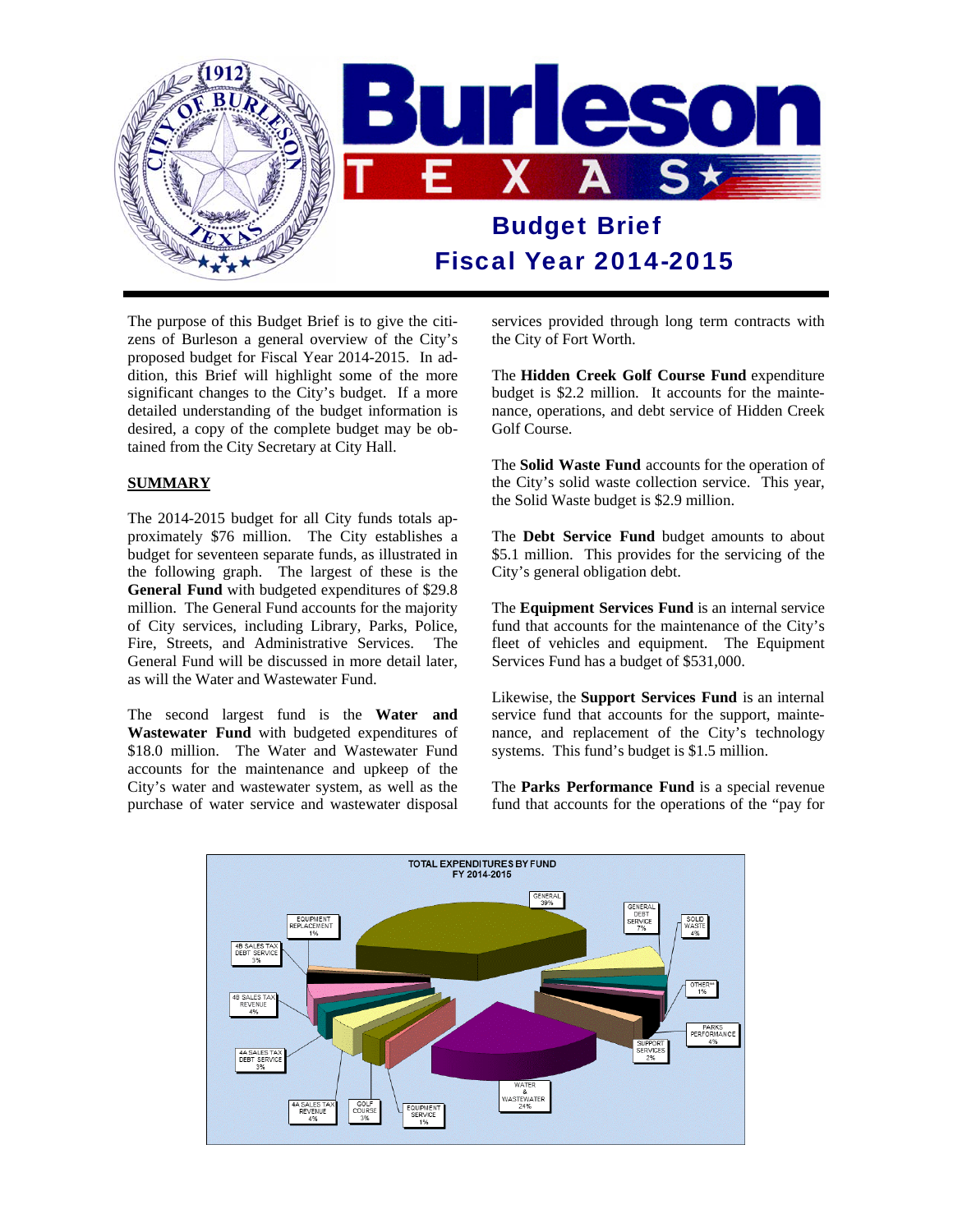play" parks facilities. This fund has a budget of \$3.3 million, with a contribution of \$1.3 million from the BCSDC.

There are two funds of the City whose function is the accumulation of money for replacement of Cityowned vehicles and equipment. The **Proprietary Equipment Replacement Fund is an** internal service fund that accounts for the replacement of the equipment and vehicles used by business-type City departments such as the Water and Wastewater departments.

The **Governmental Equipment Replacement Fund**  is an internal service fund that accounts for the replacement of the equipment and vehicles used by other City departments. The Proprietary and Governmental Equipment Replacement Funds have expenditure budgets of \$100,000 and \$978,000, respectively.

The **Hotel/Motel Tax Fund** accounts for the expenditure of revenues derived from a tax imposed on visitors to local hotels and motels. Its budget of \$91,000 goes toward activities to promote Burleson as a tourist destination.

The **Cemetery Fund**, with a budget of \$5,100, accounts for the upkeep of the Burleson Memorial Cemetery.

**The Burleson 4A Economic Development Corporation** is represented in the budget by two funds. The first fund is a special revenue fund that accounts for the revenue from the 1/2 cent sales tax approved by voters in 2001 and the transfer of this revenue to the debt service fund or capital projects funds. This fund's budget is about \$3.4 million. Approximately \$2.1 million is being transferred to the debt service fund. The debt service fund accounts for the payment of the bonds that are supported by the Type A sales tax. This fund's budget is also about \$2.1 million.

**The Burleson Community Services Development Corporation** is also represented in the budget by a revenue fund and a debt service fund. Formed in 1993, the BCSDC administers the 1/2 cent Type B economic development sales tax. The Type B sales tax revenue fund has a budget of about \$3.5 million. The debt service fund has a budget of about \$1.5 million.

**The Economic Development Incentive Fund** accounts for the cost of incentives offered by the City of Burleson to encourage economic development. Expenditures in this fund are budgeted at \$794,000.

#### **GENERAL FUND**

Significant Changes:

- Add 2 police officers.
- Add 2 Firefighters.
- Add Plans Examiner and vehicle.
- Upgrade part-time permits specialist to fulltime.
- Add Fire Inspector/Investigator and vehicle.
- Add Code Enforcement Officer and vehicle.
- Add vehicle to be shared by Environmental Specialist and Mosquito Control technician.
- Add Website Redesign.
- Add SCBA equipment for Fire.
- Add Exterior remodel of Fire Station 2.
- Add Reserve for City Facilities.

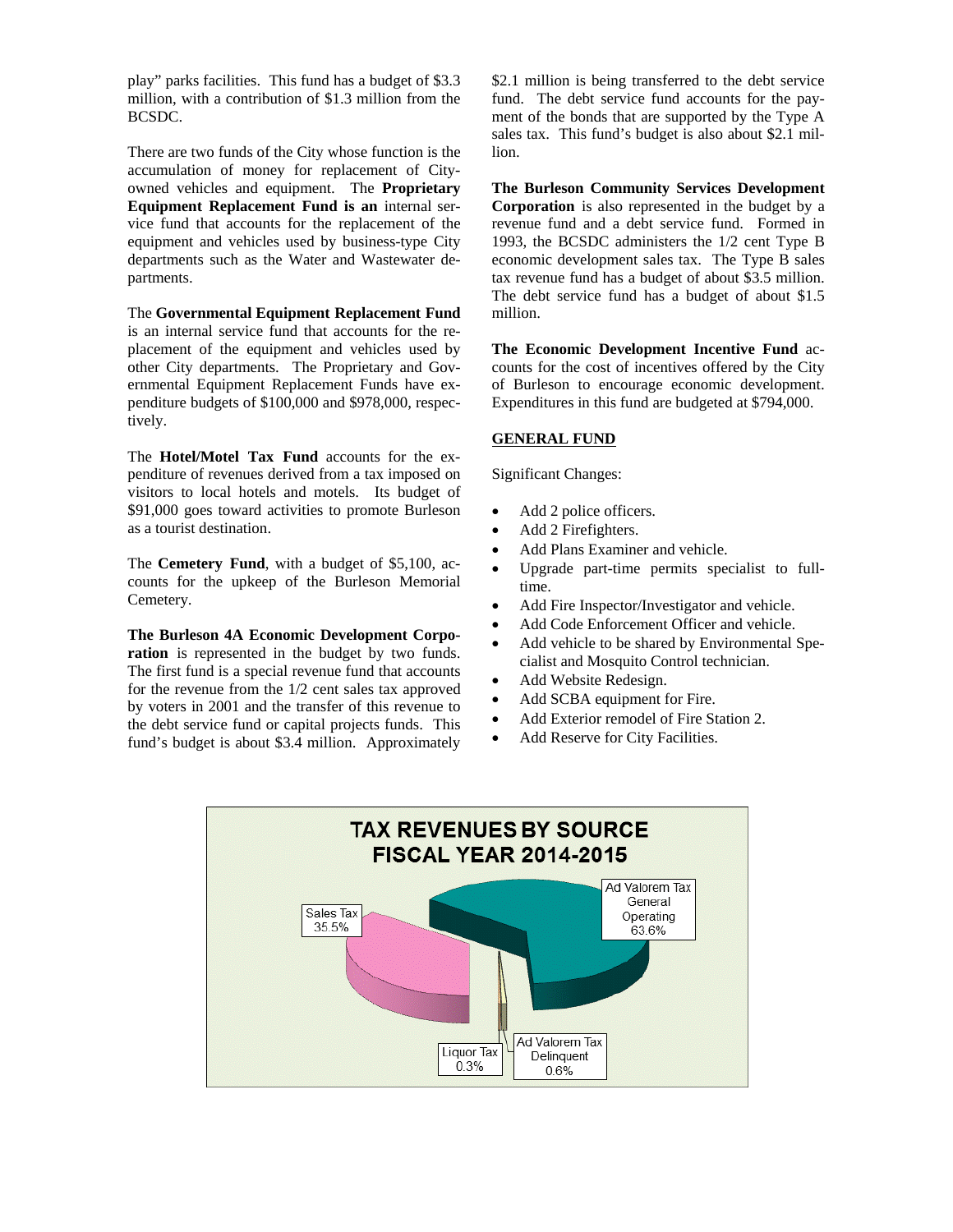Revenues projected in the 2014-2015 General Fund budget total \$29.5 million. This is an increase of about \$2.1 million over the 2013-2014 budget.

#### **Sources of Revenue**

The largest source of General Fund revenue is Ad Valorem Taxes. The proposed 2014-2015 rate is \$0.74 per \$100 valuation. The maintenance and operations portion of the tax rate (\$0.5278/\$100) is expected to provide \$13.6 million.

The City has numerous, diverse revenue sources to try to limit its reliance on property taxes. The City expects sales tax to provide \$7.6 million, and other taxes to provide another \$200,000; Franchise Fees \$2.2 million; License and Permit Fees \$874,000; Fines and Forfeitures \$960,000; Interest \$35,000; Miscellaneous \$1.3 million; and Other Sources \$2.8 million.

subsidy. The City purchases its water and wastewater treatment from the City of Fort Worth. Water Rates:

The FY 2014-2015 budget requires a change in water rates. The base water rates are tiered based on meter size ranging from \$13.18/month for 3/4" meters to \$981.84/month for 12" meters. Monthly Volume Charges (per 1,000 gallons) will increase to \$4.20 for the first 10,000 gallons. The cost for the next 10,000 gallons used will increase to \$5.06 and anything over 20,000 gallons will cost \$5.86. Rates for water used for gas well drilling will increase to \$13.76 per 1,000 gallons.

Wastewater Rates:

The flat base rate for all meter sizes will remain the same at \$14.95. The variable residential wastewater rate will remain the same at \$4.35 per 1,000 gallons.



#### **Classification of Expenditures**

The General Fund budget can be divided into six classifications of expenditures. The largest of these classifications, representing 72% of total expenditures, is Personal Services. This class includes the cost of all personnel salaries, benefits, payroll taxes, and training.

#### **WATER & WASTEWATER FUND**

The Water & Wastewater Fund is an "enterprise" fund. An enterprise fund runs as a business and is expected to be self-supporting, without requiring tax

#### **SOLID WASTE FUND**

The purpose of the enterprise fund for Solid Waste is to fully account for all costs associated with the City's solid waste collection operations.

The rate will increase from \$18.10 per month to \$19.20 per month.

Expenditures are projected at \$2,880,000. This is 4.7% more than the FY 2013-2014 adopted budget.